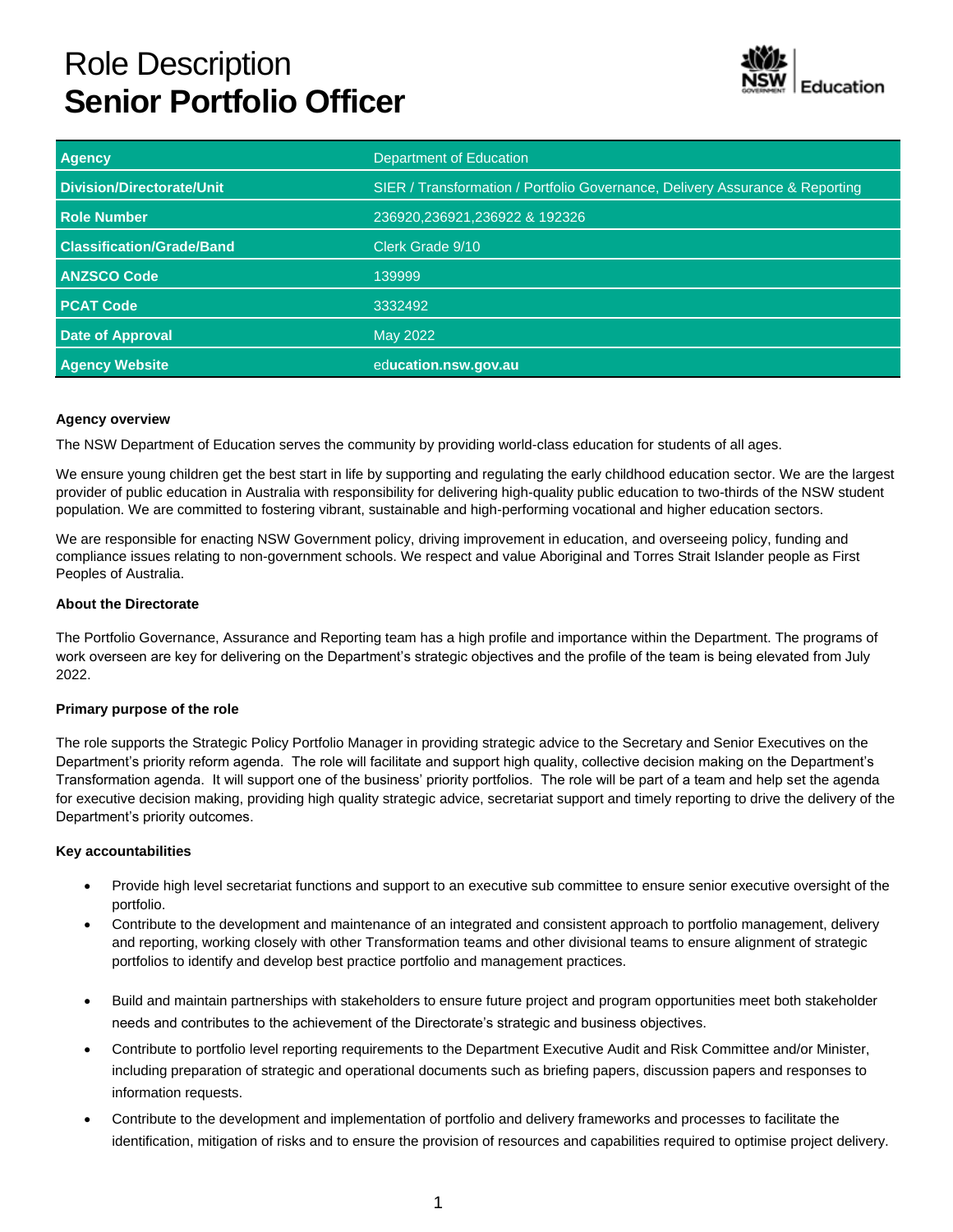• Contribute to research and analysis to ensure the provision of evidence-based, timely, relevant and actionable insights to decision makers.

## **Key challenges**

- Provide effective risk assessment, challenge and support to clients/customers implementing major projects and programs of work across the department to ensure consistent high quality and timely decision making.
- Anticipating challenges which may impede effective delivery against strategic objectives, with particular consideration of the shifting strategic operating environment, including identifying mechanisms to mitigate identified risks to deliver improved student and learner outcomes.

## **Key relationships**

| Who                 | <b>Why</b>                                                                                                                                                             |
|---------------------|------------------------------------------------------------------------------------------------------------------------------------------------------------------------|
| <b>Internal</b>     |                                                                                                                                                                        |
| Manager             | Receive advice and report on progress towards business objectives and discuss<br>future directions<br>Provide expert advice and contribute to decision making          |
|                     | Identify emerging issues/risks and their implications and propose solutions                                                                                            |
| <b>Project Team</b> | Guide, support, coach and mentor team members<br>Lead discussions and decisions regarding key projects and deliverables                                                |
| <b>Stakeholders</b> | Provide expert advice on a range of project related issues and strategies<br>Optimise engagement to achieve defined outcomes<br>Manage expectations and resolve issues |
| <b>External</b>     |                                                                                                                                                                        |
| <b>Stakeholders</b> | Engage in, consult and negotiate the development, delivery and evaluation of<br>projects<br>Manage expectations and resolve issues                                     |

## **Role dimensions**

#### **Decision making**

This role acts independently in performing its core work functions in accordance with relevant policies, procedures and guidelines. In matters which are sensitive or complex, the role consults with the manager.

#### **Reporting line**

This role reports to the Strategic Policy Portfolio Manager.

**Direct reports**

Nil

#### **Budget/Expenditure**

This role has financial delegation in line with Department policy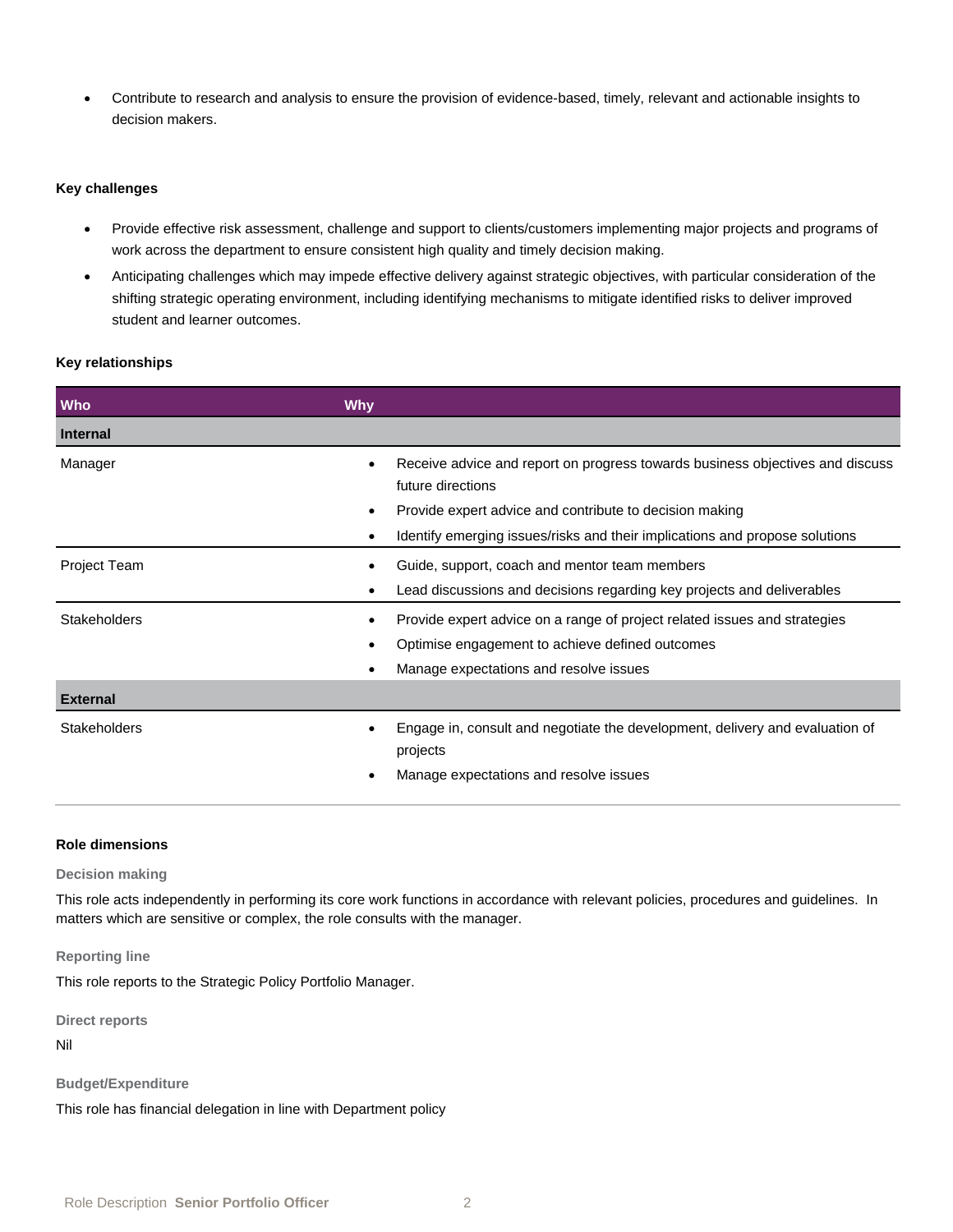## **Key knowledge and experience**

- Demonstrate experience engaging with stakeholders.
- Experience in a similar role with a strong background in portfolio and project management methodology.
- Knowledge of and commitment to implementing the Department's [Aboriginal Education Policy](https://policies.education.nsw.gov.au/policy-library/policies/aboriginal-education-and-training-policy?refid=285843) and upholding the [Department's](https://education.nsw.gov.au/content/dam/main-education/teaching-and-learning/aec/media/documents/partnershipagreement.pdf)  [Partnership Agreement with the NSW AECG](https://education.nsw.gov.au/content/dam/main-education/teaching-and-learning/aec/media/documents/partnershipagreement.pdf) and to ensure quality outcomes for Aboriginal people.

## **Essential Requirements**

- A valid Working with Children Check.
- Tertiary qualifications or relevant knowledge, skills and experience in finance, economics, business management or related discipline.

## **Capabilities for the role**

The [NSW public sector capability framework](https://www.psc.nsw.gov.au/workforce-management/capability-framework/the-capability-framework) describes the capabilities (knowledge, skills and abilities) needed to perform a role. There are four main groups of capabilities: personal attributes, relationships, results and business enablers, with a fifth people management group of capabilities for roles with managerial responsibilities. These groups, combined with capabilities drawn from occupation-specific capability sets where relevant, work together to provide an understanding of the capabilities needed for the role.

The capabilities are separated into **focus capabilities** and **complementary capabilities**.

## **Focus capabilities**

*Focus capabilities* are the capabilities considered the most important for effective performance of the role. These capabilities will be assessed at recruitment.

The focus capabilities for this role are shown below with a brief explanation of what each capability covers and the indicators describing the types of behaviours expected at each level.

| <b>FOCUS CAPABILITIES</b>       |                                                                                                                 |                                                                                                                                                                                                                                                                                                                                                                                                                                                                                    |       |
|---------------------------------|-----------------------------------------------------------------------------------------------------------------|------------------------------------------------------------------------------------------------------------------------------------------------------------------------------------------------------------------------------------------------------------------------------------------------------------------------------------------------------------------------------------------------------------------------------------------------------------------------------------|-------|
| <b>Capability</b><br>group/sets | <b>Capability name</b>                                                                                          | <b>Behavioural indicators</b>                                                                                                                                                                                                                                                                                                                                                                                                                                                      | Level |
| Personal<br><b>Attributes</b>   | <b>Act with Integrity</b><br>Be ethical and professional, and<br>uphold and promote the public<br>sector values | Represent the organisation in an honest, ethical and<br>٠<br>professional way and encourage others to do so<br>Act professionally and support a culture of integrity<br>$\bullet$<br>Identify and explain ethical issues and set an example<br>٠<br>for others to follow<br>Ensure that others are aware of and understand the<br>legislation and policy framework within which they<br>operate<br>Act to prevent and report misconduct and illegal and<br>inappropriate behaviour | Adept |
|                                 | <b>Manage Self</b><br>Show drive and motivation, an<br>ability to self-reflect and a<br>commitment to learning  | Keep up to date with relevant contemporary<br>knowledge and practices<br>Look for and take advantage of opportunities to learn<br>new skills and develop strengths<br>Show commitment to achieving challenging goals<br>$\bullet$<br>Examine and reflect on own performance<br>$\bullet$<br>Seek and respond positively to constructive feedback<br>and guidance                                                                                                                   | Adept |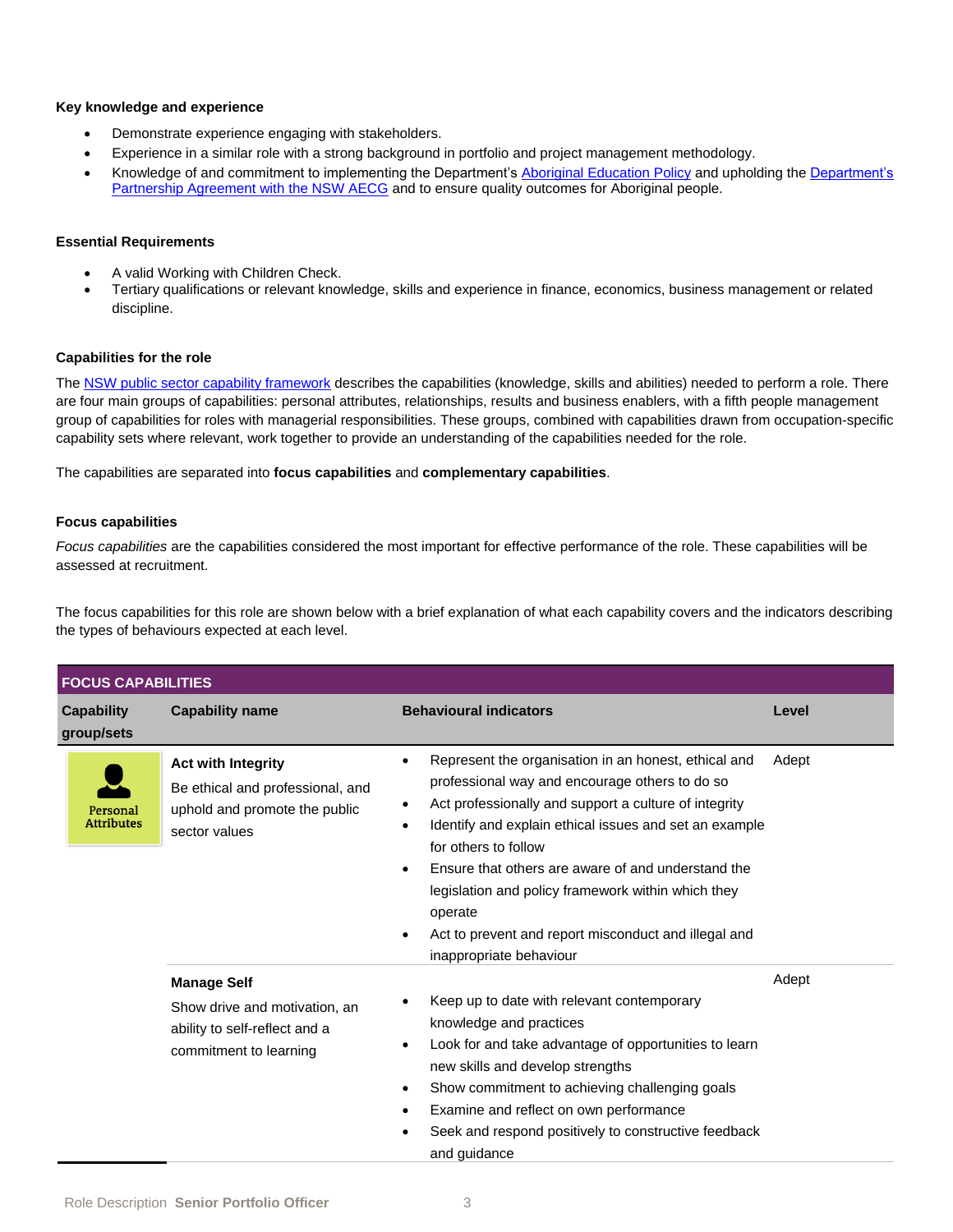|                                    |                                                                                                                                    | Demonstrate and maintain a high level of personal<br>$\bullet$<br>motivation                                                                                                                                                                                                                                                                                                                                                                                                                                                                                                                                                                                                                                                                                           |              |
|------------------------------------|------------------------------------------------------------------------------------------------------------------------------------|------------------------------------------------------------------------------------------------------------------------------------------------------------------------------------------------------------------------------------------------------------------------------------------------------------------------------------------------------------------------------------------------------------------------------------------------------------------------------------------------------------------------------------------------------------------------------------------------------------------------------------------------------------------------------------------------------------------------------------------------------------------------|--------------|
| Relationships                      | <b>Communicate Effectively</b><br>Communicate clearly, actively listen<br>to others, and respond with<br>understanding and respect | Tailor communication to diverse audiences<br>٠<br>Clearly explain complex concepts and arguments to<br>$\bullet$<br>individuals and groups<br>Create opportunities for others to be heard, listen<br>$\bullet$<br>attentively and encourage them to express their views<br>Share information across teams and units to enable<br>$\bullet$<br>informed decision making<br>Write fluently in plain English and in a range of styles<br>and formats<br>Use contemporary communication channels to share<br>$\bullet$<br>information, engage and interact with diverse<br>audiences                                                                                                                                                                                       | Adept        |
|                                    | <b>Work Collaboratively</b><br>Collaborate with others and value<br>their contribution                                             | Encourage a culture that recognises the value of<br>$\bullet$<br>collaboration<br>Build cooperation and overcome barriers to<br>$\bullet$<br>information sharing and communication across teams<br>and units<br>Share lessons learned across teams and units<br>Identify opportunities to leverage the strengths of<br>$\bullet$<br>others to solve issues and develop better processes<br>and approaches to work<br>Actively use collaboration tools, including digital<br>$\bullet$<br>technologies, to engage diverse audiences in solving<br>problems and improving services                                                                                                                                                                                       | Adept        |
| <b>Results</b>                     | <b>Plan and Prioritise</b><br>Plan to achieve priority outcomes<br>and respond flexibly to changing<br>circumstances               | Understand the links between the business unit,<br>$\bullet$<br>organisation and the whole-of-government agenda<br>Ensure business plan goals are clear and appropriate<br>$\bullet$<br>and include contingency provisions<br>Monitor the progress of initiatives and make necessary<br>٠<br>adjustments<br>Anticipate and assess the impact of changes,<br>including government policy and economic conditions,<br>on business plans and initiatives and respond<br>appropriately<br>Consider the implications of a wide range of complex<br>$\bullet$<br>issues and shift business priorities when necessary<br>Undertake planning to help the organisation transition<br>through change initiatives, and evaluate progress and<br>outcomes to inform future plannin | Advanced     |
| <b>Business</b><br><b>Enablers</b> | <b>Technology</b><br>Understand and use available<br>technologies to maximise<br>efficiencies and effectiveness                    | Demonstrate a sound understanding of technology<br>$\bullet$<br>relevant to the work unit, and identify and select the<br>most appropriate technology for assigned tasks<br>Use available technology to improve individual<br>$\bullet$<br>performance and effectiveness<br>Make effective use of records, information and<br>$\bullet$<br>knowledge management functions and systems<br>Support the implementation of systems improvement<br>$\bullet$<br>initiatives, and the introduction and roll-out of new<br>technologies                                                                                                                                                                                                                                       | Intermediate |